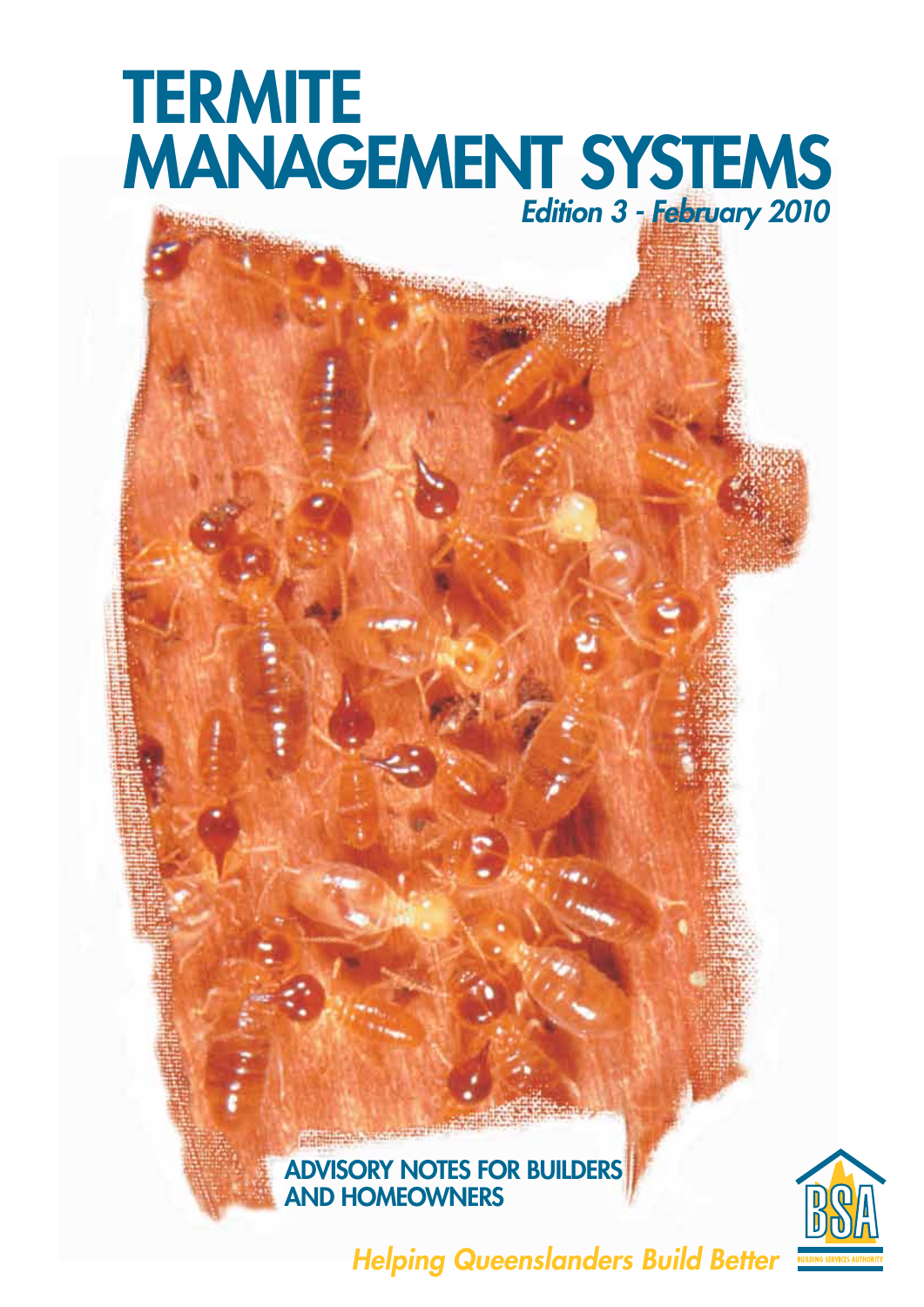The information provided in this publication relates to Class 1 (houses, townhouses, terrace houses etc) and Class 10A (private garages, carports etc) buildings as defined in Volume 2 of the Building Code of Australia (BCA).

Termite infestations cause millions of dollars in damage each year to timber in homes across Australia. Termites (white ants) are a problem in most parts of Australia, but they are particularly active in hot, wet areas such as Coastal Queensland.

The BCA requires all new homes to have some form of management to deter subterranean termite attack and there are many different methods available on the market.

A home is usually the largest investment a person will make in their life, and the cheapest method of termite management may not be the most appropriate method for their specific site requirements.

This publication informs builders, trade contractors, designers, pest controllers and owners of the facts behind the different types of termite management systems, and clarifies responsibilities for on-going maintenance requirements.

A termite management system is intended to minimise the risk of termite damage to primary elements of a building through a concealed route. The installation of a termite barrier will not stop termite activity from occurring on the site.

Owners must be proactive in the decision making process. And most importantly, they must ensure they arrange for appropriately licensed and qualified operators to carry out regular inspections.

Owners must also ensure they do not disturb or breach termite management systems, to maintain their warranties and insurance entitlements.

For example, installing a water tank against a perimeter wall of a dwelling may breach the visual inspection barrier, allow termites to infest the building undetected, and void any warranty and insurance entitlements.

### INTRODUCTION LEGAL AND LICENSING REQUIREMENTS

#### Australian Standard

Australian Standard 3660.1 - 2000 Termite Management - New Building Work is referenced in the Building Code of Australia (BCA). It is part of a trilogy of standards including Part 2 that deals with existing buildings and Part 3 that deals with assessment for termite management systems.

#### **Licensing**

The licences needed for termite management include the licence classes Termite Management - Chemical and Termite Management - Physical. The latter class is restricted to particular physical systems such as graded stone or stainless steel mesh.

A contractor must have one of these licences to provide advice or reports in relation to termite management systems or infestations. A BSA licence is also required to install termite management systems in new building work.

When applying a chemical system, a BSA licence is required in addition to a Government issued (occupational) Pest Control Operator's licence.

Professional indemnity insurance to a minimum value of \$500,000 is also required for licensees holding a Termite Management - Chemical licence.

#### Acknowledgment Form

You can download a free Acknowledgement Form from *www.bsa.qld.gov.au.* This form confirms that the licensed contractor has counselled the owner in the approved alternative termite management systems, the cost variances and durability features and the owner's ongoing maintenance responsibilities. It is the contractor's responsibility to ensure this form is completed prior to signing a contract.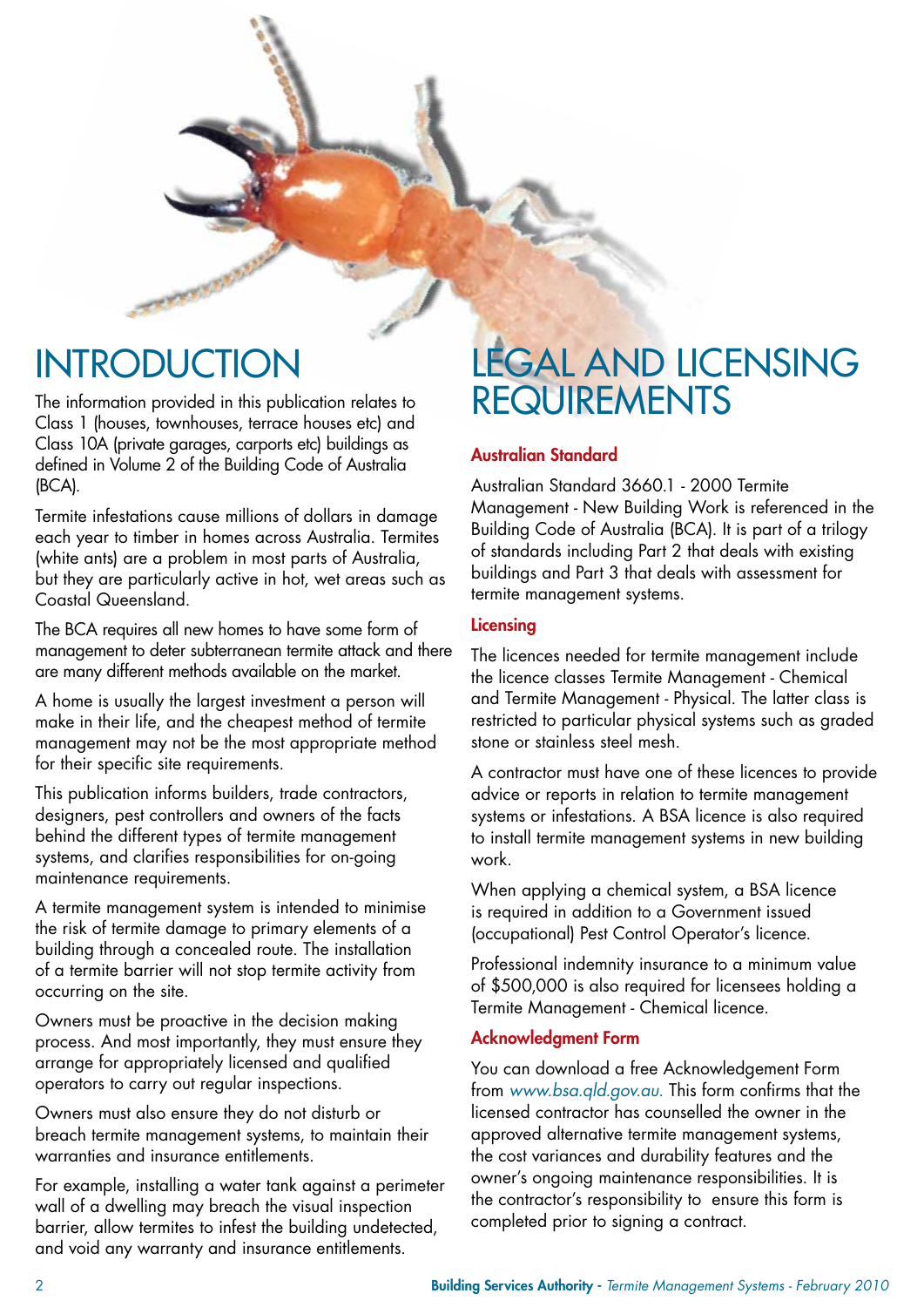#### Building Code of Australia (Queensland Provisions)

The BCA as it applies in Queensland, has a variation that requires:

- ❑ The ability to replenish a chemical termite management system where the life of the chemical is significantly different to that of the building. For non-temporary Class 1 buildings this means that chemicals cannot be hand-sprayed unless it can be proven the chemicals will have at least a 50 year life span. If this cannot be achieved, it may be necessary for a reticulation system to be provided if chemicals are to be relied upon for termite management below a concrete slab
- ❑ For chemical perimeter systems, the requirement is to excavate trenches, treat the exposed trench with chemical, backfill with a suitable material, then treat the backfill. On completion a 300mm wide x 50mm deep concrete protection layer (mowing strip) must be installed.
- ❑ The definition of 'Primary Building Element' is extended to include door jambs, window frames and reveals, and architraves and skirting, in addition to structural members.
- ❑ Installation of two durable notices in prominent locations.
- ❑ The performance requirements also take into consideration accessibility for installation, maintenance and inspection of termite management systems. For example, hand-sprayed chemical perimeter barriers will not be suitable for zero lot line housing. Termite resistant materials or some other form of termite management will need to be considered at the design stage.

### WHAT DOES BUILDING LAW REQUIRE?

The Building Code of Australia contains the minimum technical provisions of the *Queensland Building Act 1975* related to the protection of buildings from damage by subterranean termites. Any termite management methods that can be shown to meet the BCA performance requirements with documented evidence, may be accepted by the building certifier or approval authority. In Queensland, the risk of primary building elements being damaged by subterranean termites must be minimised and provide for a 50 year design life.

For houses and associated sheds, carports, garages, etc, clause 3.1.3 of Volume 2 of the BCA specifies the means of satisfying the performance requirements. In the case of termite control, compliance with any of the systems (or a combination of them) detailed in AS 3660.1 satisfies BCA clause 3.1.3. AS 3660.1 provides a range of termite management measures that may be used,

including chemical or physical barriers or a combination of any of these.

*NOTE: Clause 3.1.3 must be read in conjunction with the Queensland Amendment to the BCA.*

### REGULAR INSPECTIONS

Regardless of the system used, regular inspections should be carried out by a BSA-licensed contractor with the appropriate Termite Management licence to ensure termites have not bridged the barrier. It is recommended that inspections be at least every 12 months, or more often in high risk areas.

Most infestations occur at the perimeter of the building and usually result from owners being unfamiliar with "good practice". For example, an existing termite management system can be bridged by building garden beds or placing wood chips up to the house, or by attaching unprotected structures such as carports, pergolas and fences to the house.

#### Method of attack

Attacks on buildings usually originate from a nest below the ground. Termites build mud galleries when they are at risk of being exposed to enable them to travel over piers or walls to attack wood and wood products in buildings. Usually, the nest is outside the building perimeter but occasionally a nest may be buried in the soil beneath the building. Termites can get inside a building via wall cavities, cracks in mortar or concrete slabs and voids adjacent to service entry points.

### *Method Of Attack*

To expose termite mud gallery into weephole opening ensure 75mm minimum clearance to garden bed

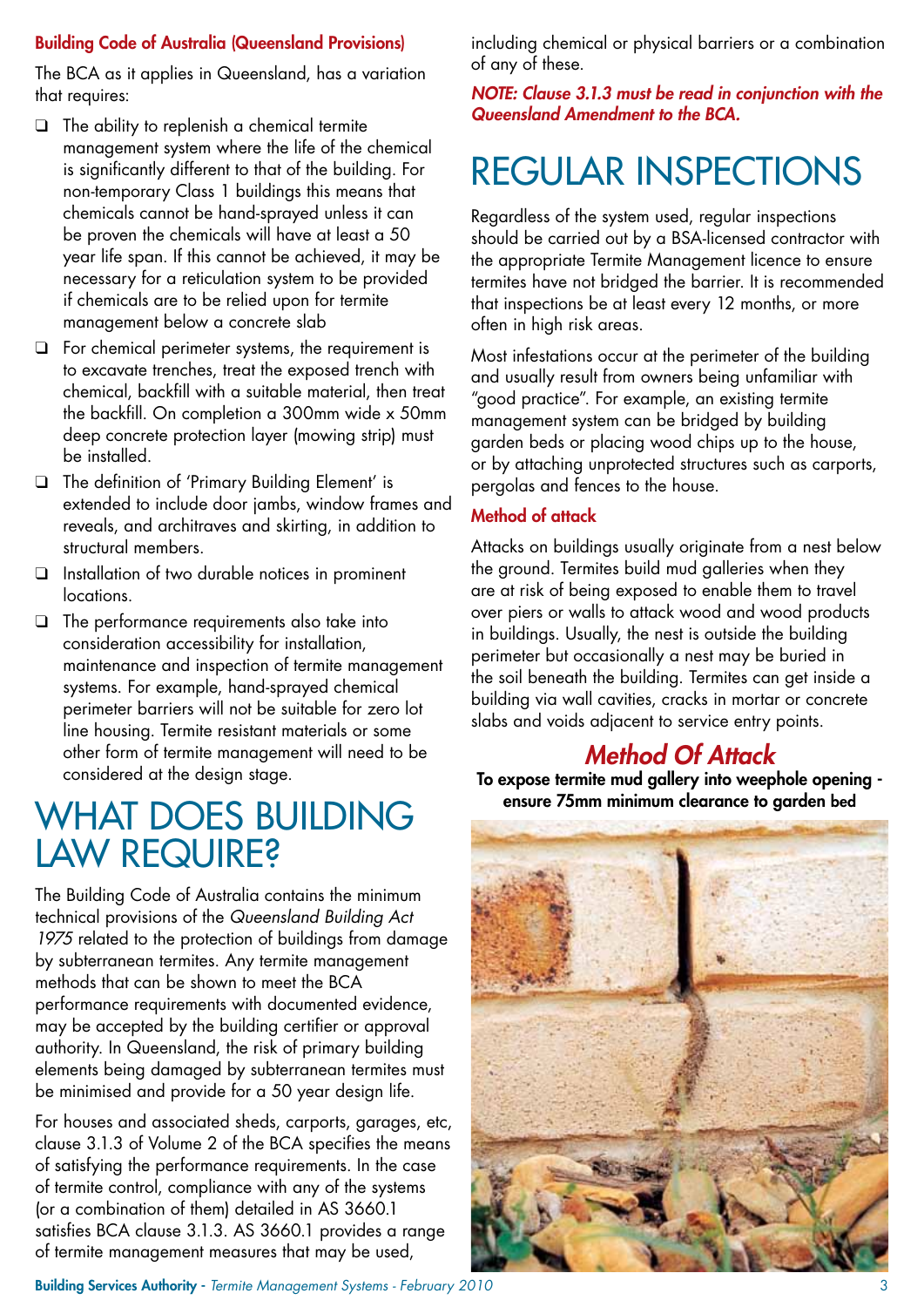### CHEMICAL SYSTEMS



Chemical deterrent systems are normally used in conjunction with slab-on-ground construction. Traditional chemical treatments incorporate a chemical reticulation system under the slab and around the perimeter of the building.

AS 3660.1 specifies the procedures to provide a chemical system that will deter termites from gaining concealed access to termite-susceptible elements in the building. Section 8 of the Standard does not refer to any specific chemical. Instead it allows the use of any chemical that is registered for the purpose by the Australian Pesticide and Veterinary Medicines Authority (APVMA). This allows for the introduction of any future approved chemical. (A*PVMA is a Commonwealth organisation responsible for the registration of all agricultural and veterinary chemicals).*

Most chemicals used in termite management have a limited life span. It is recommended you contact the manufacturers of products for information about the life expectancy of these products and details of the label conditions that must be adhered to when they are used

Queensland provisions of the BCA require proof that hand-sprayed chemicals under concrete slabs have a reasonable life span before they can be used.

If, during the regular competent inspection of a building a termite infestation is discovered, re-treatment may be necessary to remove the problem and ensure the building is given protection to minimise the risk of termite damage.

A convenient means of re-treating under slabs is through a reticulation system. Reticulation systems need to be installed under the slab prior to pouring concrete. A reticulation system will allow periodic re-charging from outside the building.

Owners should educate themselves before making a final decision about the method of control to use. Ask your builder, designer or other competent person about the proposed termite control method, and on-going maintenance responsibilities.

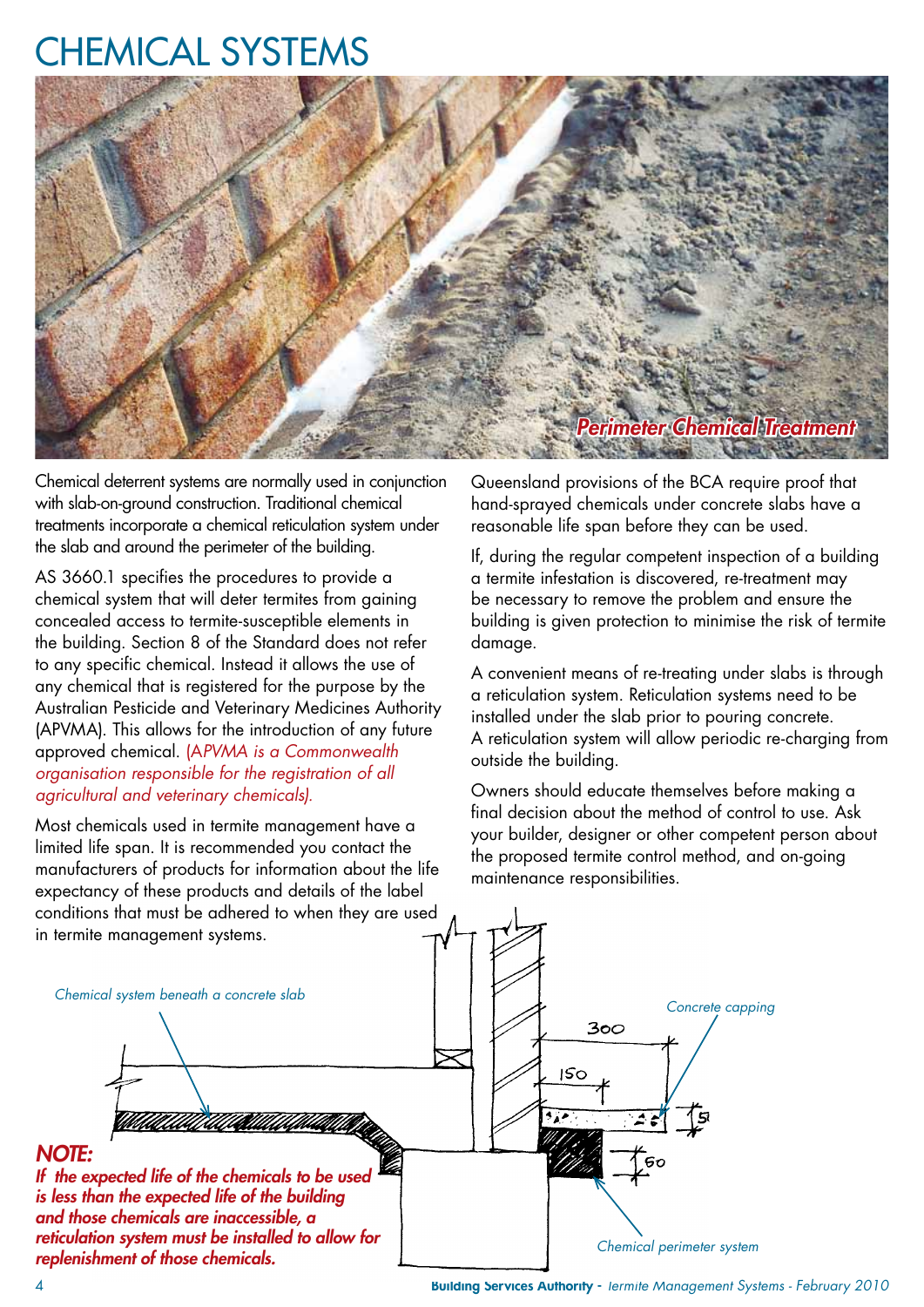### PHYSICAL SYSTEMS



Until recently, physical systems have been restricted mainly to suspended floor construction (e.g.houses built on stumps). The traditional physical system is the ant cap. Ant caps are placed on the tops of stumps and piers etc. Ant caps do not prevent termites from getting into the building, they merely act as a barrier to concealed entry and encourage the termites into the open where they can be noticed during inspections.

The metal flashing installed in clad-framed slab-on-ground construction should not be confused with traditional ant capping. A termite management system such as an exposed slab edge is required in these circumstances.

A number of other physical systems are available that are suited to slab-on-ground construction. In many cases they can also be used in elevated houses.



## GRADED STONE

Graded stone systems incorporate carefully graded and shaped, high quality granite particles that can be placed in a layer under the entire concrete slab area, around the base of stumps in an elevated building, as a partial system around the perimeter of the building or around individual penetrations. Combinations of physical and chemical systems may sometimes be necessary.

The system works on the principle that the particles, when placed and compacted, will not allow the termites to find a path through them. The particles are too hard to eat and are too small to allow the movement of termites between the abutted particles.



*Under floor graded stone fill treatment (minimum compacted depth 75mm). Alternatively the underfloor graded stone can be omitted and the penetrations through the slab protected by an approved system*

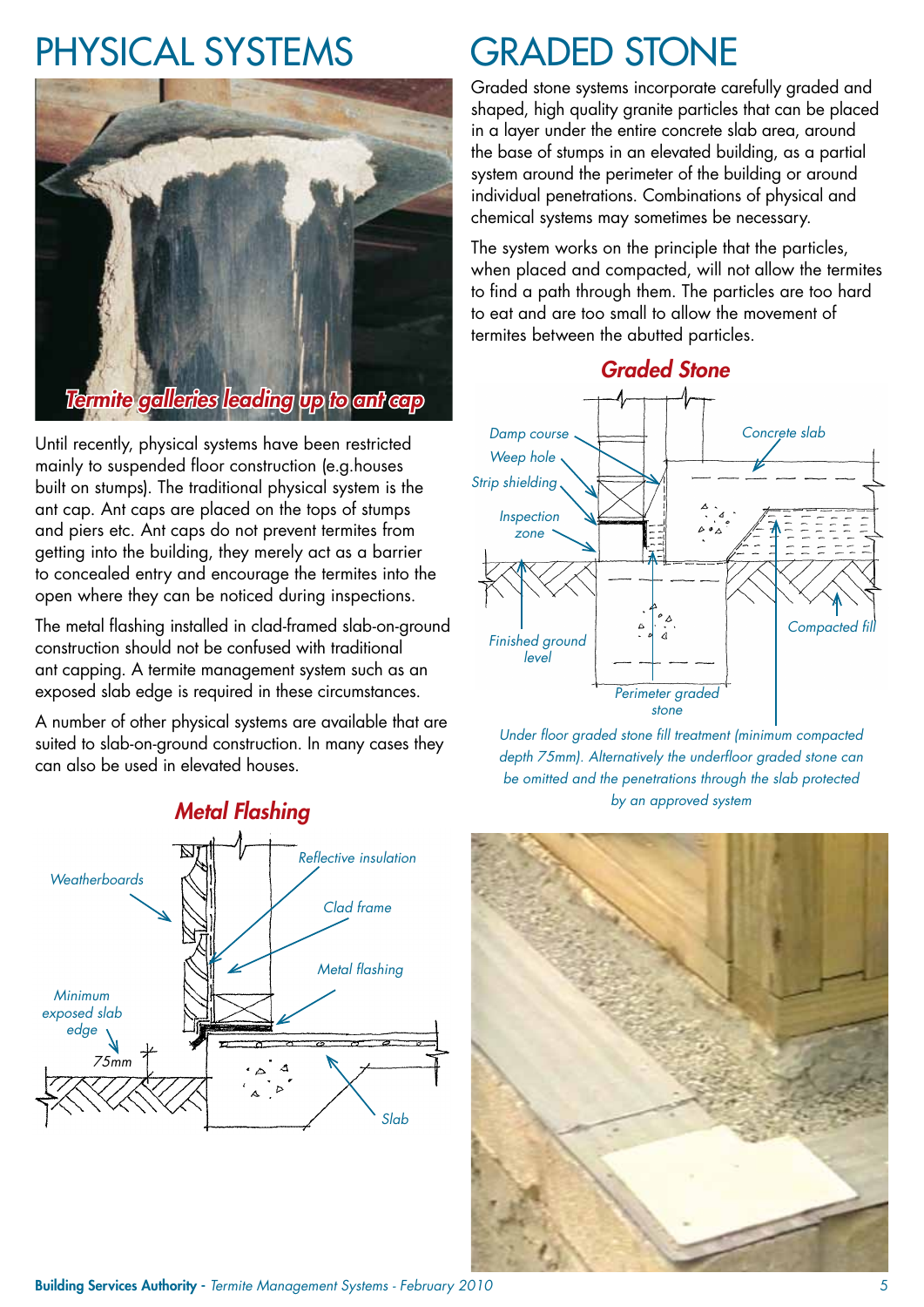## STAINLESS STEEL MESH

Stainless steel mesh systems incorporate finely woven, high-grade stainless steel mesh. This can be used in the same manner as the traditional ant cap, being placed under the entire concrete slab area, around the perimeter of the building as a partial barrier, or around individual penetrations. Combinations of physical and chemical systems may sometimes be necessary.

The manufacturer maintains the grid pattern of the mesh is fine enough to not allow termites through, and strong enough to prevent them from chewing through it.

Being stainless steel, it is unlikely to be affected by the corrosive nature of some concrete and ground conditions.



### CONCRETE SLAB AS A TERMITE BARRIER

Most infestations occur at the perimeter of the building. Constructing concrete slabs in accordance with Australian Standards significantly reduces the likelihood of major cracking in concrete slabs, which could permit termite access. The standards include AS 2870 - Residential Slabs and Footings Construction and AS 3600 - Concrete Structures.

These standards support using the concrete slab as a termite barrier. This is reflected in 3660.1-2000.

Any of the physical or chemical systems previously mentioned can be used for termite management treatment around a building's perimeter. Another cost-effective physical system uses an exposed slab edge. The exposed slab edge will not stop termites from gaining access into the building, but it will encourage them out into the open where termites can be noticed and identified. Baiting can then be applied and the nest destroyed.

Termites can still gain access through penetrations that pass through the floor (such as plumbing pipes), and/ or via the building's perimeter. These areas require additional control using chemical or physical systems. If chemical treatment is used to protect penetrations in the concrete floor, the whole of the under-slab area must be treated. If physical systems are used, only the area around the penetrations needs to be protected.

The BCA requires only the primary building elements of a building to be protected against damage by termites.

The definition of 'primary building elements' in this instance has been extended in Queensland to include door jambs, window frames and reveals, architraves and skirting. This is in addition to the roof structure, load-bearing walls, beams, floor structures etc.



### TERMITE RESISITANT MATERIALS



The BCA allows termite resistant materials that protect primary building elements. Termite resistant materials include:

#### **Steel**

Steel frame systems can consist of steel floor, wall and roof framing.

#### **Concrete**

A concrete slab-on-ground can itself form a termite barrier. The slab needs to be constructed in accordance with AS 2870 and AS 3600.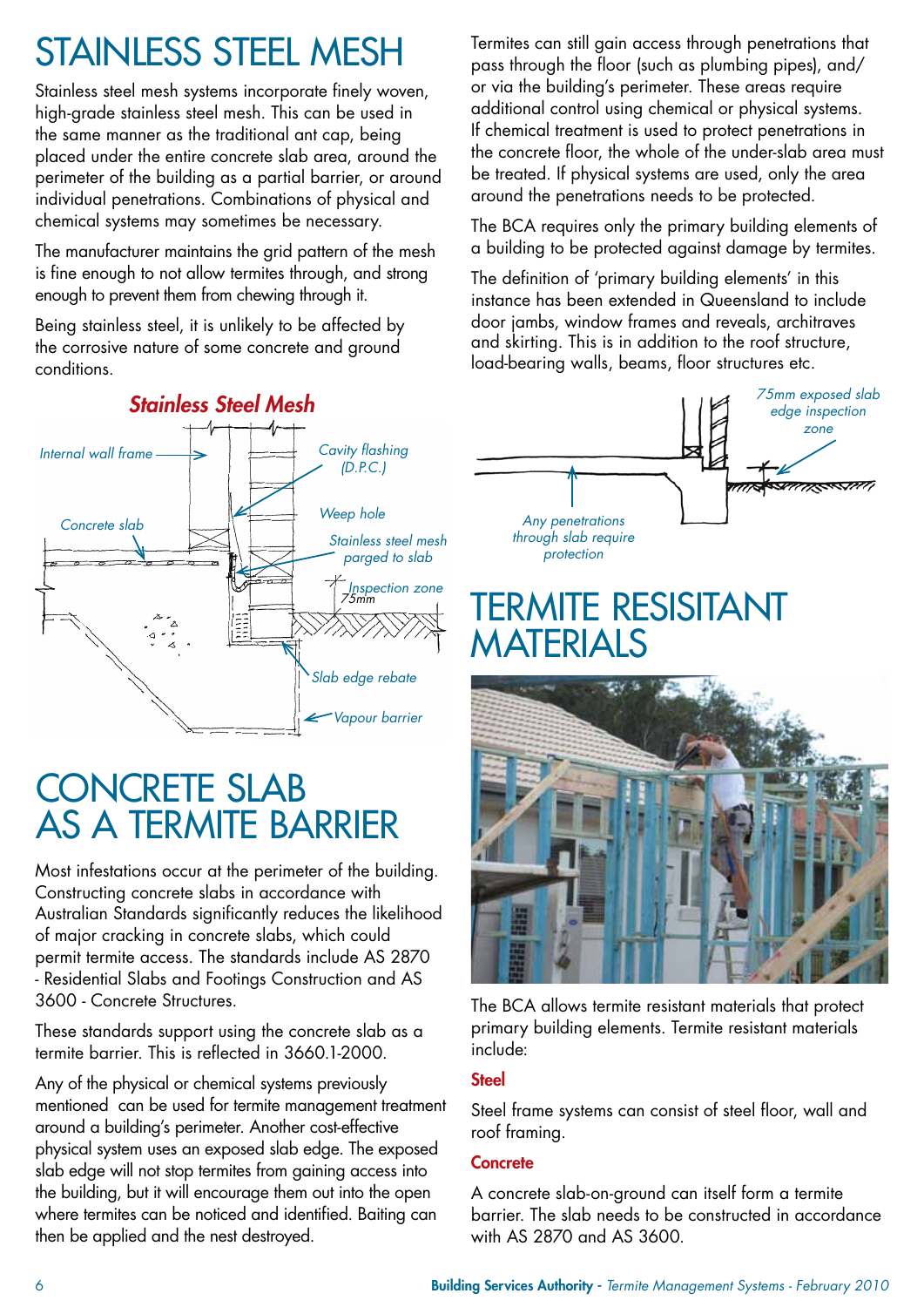#### **Timber**

- $\Box$  Naturally termite resistant timber in accordance with Appendix C of AS 3660.1-2000
- $\square$  Preservative treated timber in accordance with Appendix D of AS 3660.1-2000. This can consist of Light Organic Solvent Preservative (LOSP) to Hazard Level 2 or 3 (H2 and H3). Treatments to H4 and H5 levels are required externally where timber is in contact with the ground. This treatment can also be extended to include window reveals, door jambs, architraves and skirting.

Where termite resistant materials are used for primary building elements as a termite management system in accordance with the BCA, additional termite barriers may not be necessary.

Prospective home or building owners are encouraged to consider 'whole of building protection'. There are many options to consider that builders and owners should discuss. The site conditions, building design and the owner's requirements, such as ongoing maintenance, all need to be considered before signing a contract.

## ALTERNATIVE SOLUTIONS COMBINATION SYSTEMS

There are several products on the market that may be accepted by Building Certifiers as meeting the performance requirements of the BCA. The use of alternative solutions must be discussed with the Building Certifier prior to any works commencing, for example before, but no later than at the Building Approval stage.

Where a project design offers a combination of building systems, such as slab-on-ground and timber frame, and split-level floor system that does not suit a particular termite deterrent method, the owner or builder may choose an alternative or combination of methods that are cost-effective and most suited to the building design.

Where a combination of different types of protection is proposed, ensure that warranties apply to the unique systems being used.

### *Alternative Termite Barrier System*



Some system installers may not be prepared to honour their warranties where a combination of systems is used.

Split-level and zero-lot-line buildings are two examples of the need to incorporate physical deterrent systems or termite-resistant materials. A chemical deterrent system alone may not be adequate in some cases.

Particular attention needs to be given where split level slab-on-ground or composite slab-on-ground and suspended floor framing are to be incorporated. It is likely that, as in the diagram, a combination of systems will need to be incorporated.



Building Services Authority - *Termite Management Systems - February 2010* 7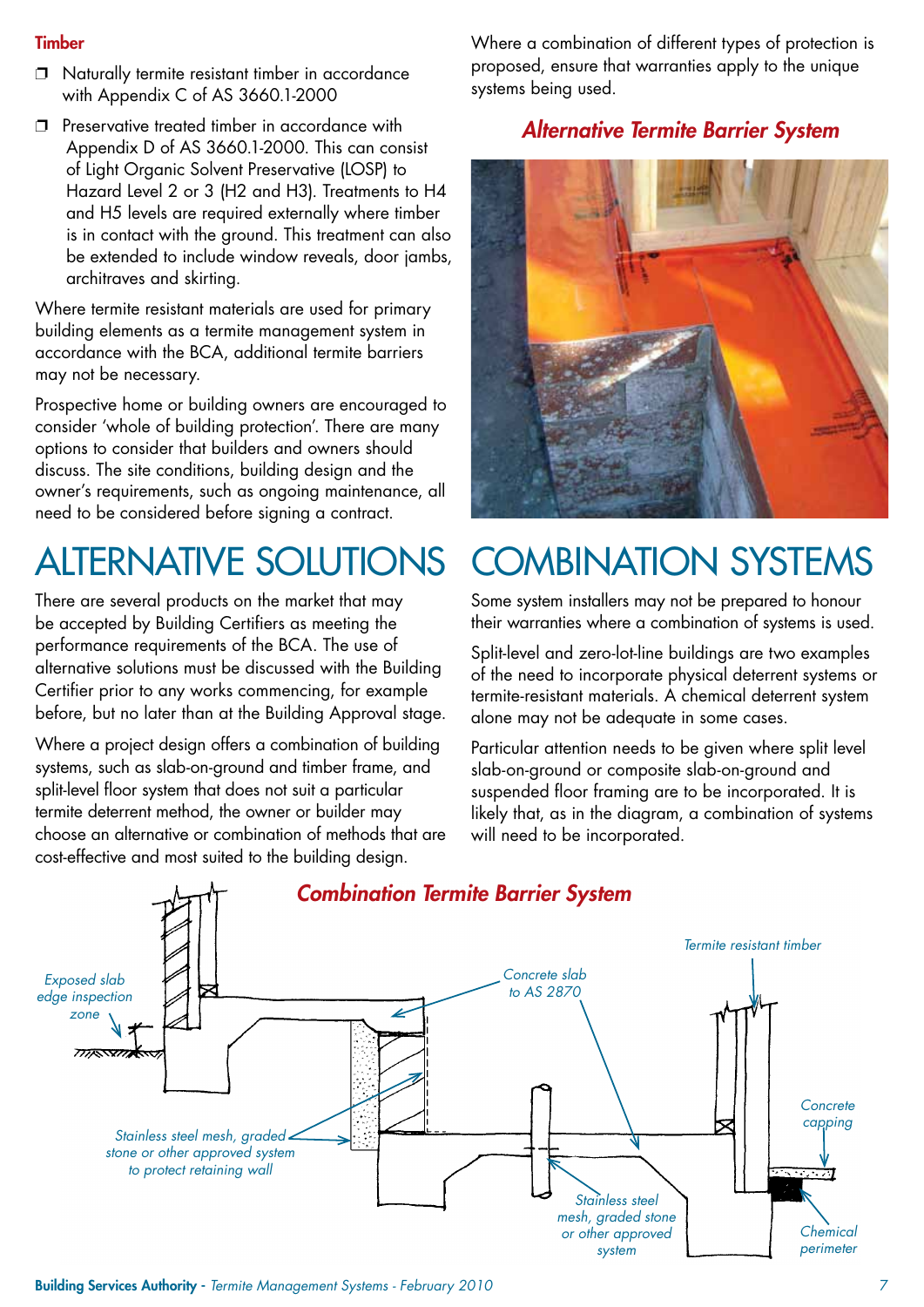

The area beneath a suspended floor is one of a building's most susceptible areas to termite activity. To be effective, termite management systems installed in this area rely totally on access for both inspection and treatment if termite activity is detected. To ensure access is always available to the sub-floor area, an access door or panel must also be provided. AS 3660.1- 2000 contains provisions for sub-floor clearance under suspended floors to allow for visual inspections.

Where the building has a suspended floor, cross flow ventilation must be provided under the floor. This is to discourage termite activity and to reduce the likelihood of damage to sub-floor members by fungal attack.

Depending on the location of the work, BCA sets out minimum requirements for ventilation per lineal metre of both internal and external walls.

Ventilation openings must be placed below damp-proof courses but above the level of possible entry of surface water.

A minimum clearance of 400mm is generally necessary between the finished ground level, structural components and any other obstruction (bearers, floor joists, plumbing pipes etc). The required clearance can be reduced from 400mm to 150mm provided the area slopes to and is not more than 2m from a point conforming with the required 400mm minimum clearance.

### SUSPENDED FLOORS CHOOSING A SYSTEM

Termite management systems should be based on carefully selected deterrent methods and include regular competent inspection. BSA recommends using an acknowledgement notice before signing a building contract. The notice confirms that termite management has been discussed in detail between the builder and owner before signing a contract. It details the termite management system to be incorporated into the works and acknowledges that alternative systems have been discussed between the builder and owner.

An acknowledgement form is available for free download from the BSA website www.bsa.qld.gov.au

Building associations and other organisations may also provide a similar document for this purpose.

The cost of control methods and the effective life of the treatment can vary considerably, as can ongoing costs and renewal treatments. While comparing costs and the effective life-span of treatments, also compare the warranty benefits of the different control methods before committing to a particular termite management system.



8 Building Services Authority - *Termite Management Systems - February 2010*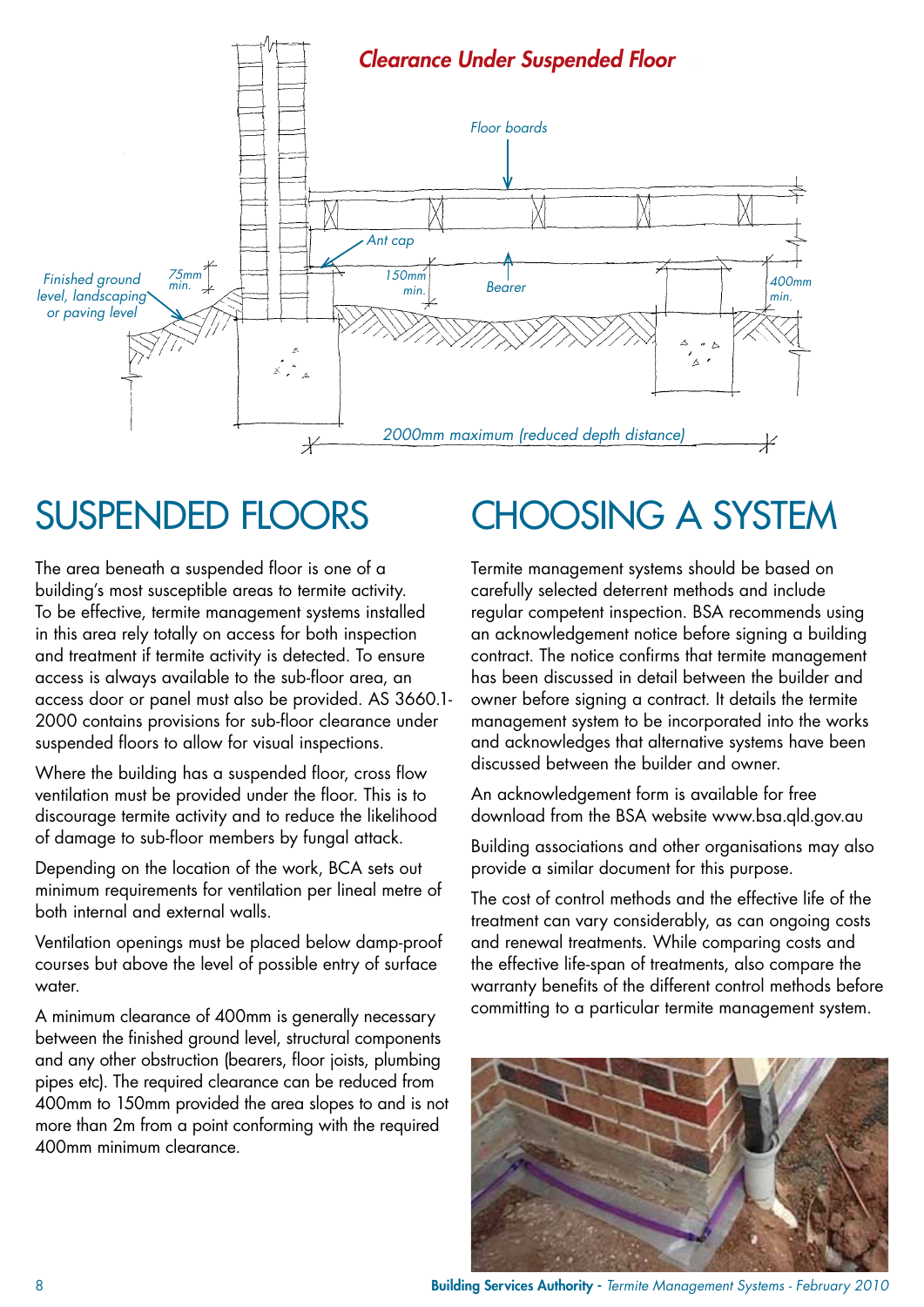## INSTALLATION PROCESS

#### Submitting a building application

The termite control method must be detailed on the drawings and specifications accompanying building applications. Check with your approving authority or building certifier to determine what systems are acceptable.

For approved systems that use stainless steel mesh, granite particles or reticulation systems, the system may be acceptable by name. Where construction techniques, such as an exposed slab edge or termite resistant materials, are to be used, specific details are usually required.

#### During construction

The building certifier (or approving authority) may require the licensed installer to certify that the system has been installed according to AS 3600.1-2000. Where an accredited product has been used, it must be installed according to the conditions specified in the accreditation certificate.

Certain construction techniques or practices such as timber treatments or timber species need to be documented by the builder as evidence of building compliance with AS 3660.1-2000.

The certificate should contain the following information:

- ❑ Date
- ❑ Owner's name
- ❑ Builder's name
- ❑ Property location
- ❑ Real property description
- ❑ Building description
- ❑ Details of termite deterrent work undertaken, including a diagram where appropriate
- $\Box$  Areas (m<sup>2</sup>) of the procedures for termite management which may be due to the building design or owner's requirements.

#### Site practices

Trade contractors need to take care when working in and around buildings where there is a risk of compromising termite management systems.

It is essential to be familiar with the type of termite management system used, and its current status. If there is any ambiguity, clarification should be sought before undertaking any work.

For example, a concreter may need to have treatment applied or a reticulation system installed beneath a concrete slab-on-ground where that slab abuts a building. This can include driveways, carport slabs and footpaths.

A landscape contractor installing paving, concrete pathways or gardens adjacent to and abutting a building will also need to consider how to manage the termite risk.

Plumbers and drainers need to pay particular attention to maintaining the termite deterrent system when installing pipe work connections to buildings.

Installing concrete protection blocks over exposed pipe work and at inspection points can provide an easy point for concealed entry by termites. In the case of chemical perimeter systems, these protection blocks need to be placed in position after the system has been installed, being careful not to disturb the system.

This also applies to electrical contractors who should be careful that electrical conduits do not provide an avenue for termite entry, and to contractors installing any other services connected to a building.

Builders must be vigilant in supervising the building process to ensure the termite management system is installed correctly and not compromised by other aspects of the building process.

This includes the removal of any debris and mortar slag from footings before or as part of site cleaning prior to the installation of a chemical system. All formwork, setout pegs and timber profiles also need to be removed well clear of the termite management system area.

Where construction is of a composite nature, such as where a split level slab-on-ground forms part of the building or where retaining walls form part of the structure, special consideration is needed to establish an effective termite management system. A chemical system alone may be inadequate.

When using chemical termite management, sandy loam is a suitable soil type. The use of crusher dust or stone and rubble is not appropriate. Termite management contractors need to check that soil conditions are suitable before applying any chemical.

#### At building completion

When the work is finished, the builder should give the owner information on the termite management system installed and the owner's ongoing maintenance responsibilities. In the case of chemical systems, it may be appropriate for an owner to enter into a contract with a BSA-licensed termite management contractor for inspection and ongoing treatment as recommended by the label on the product used to form the system.

The owner may have to declare to the local government that they are aware of the termite control system used on the building including constraints and ongoing maintenance provisions. The declaration should be on a form approved by the local government. The declaration should describe the system used and contain details of the competent person who gave the advice on the management system and its constraints. Generally, advice from the builder and system installer/consultant should be sought.

Building Services Authority - *Termite Management Systems - February 2010* 9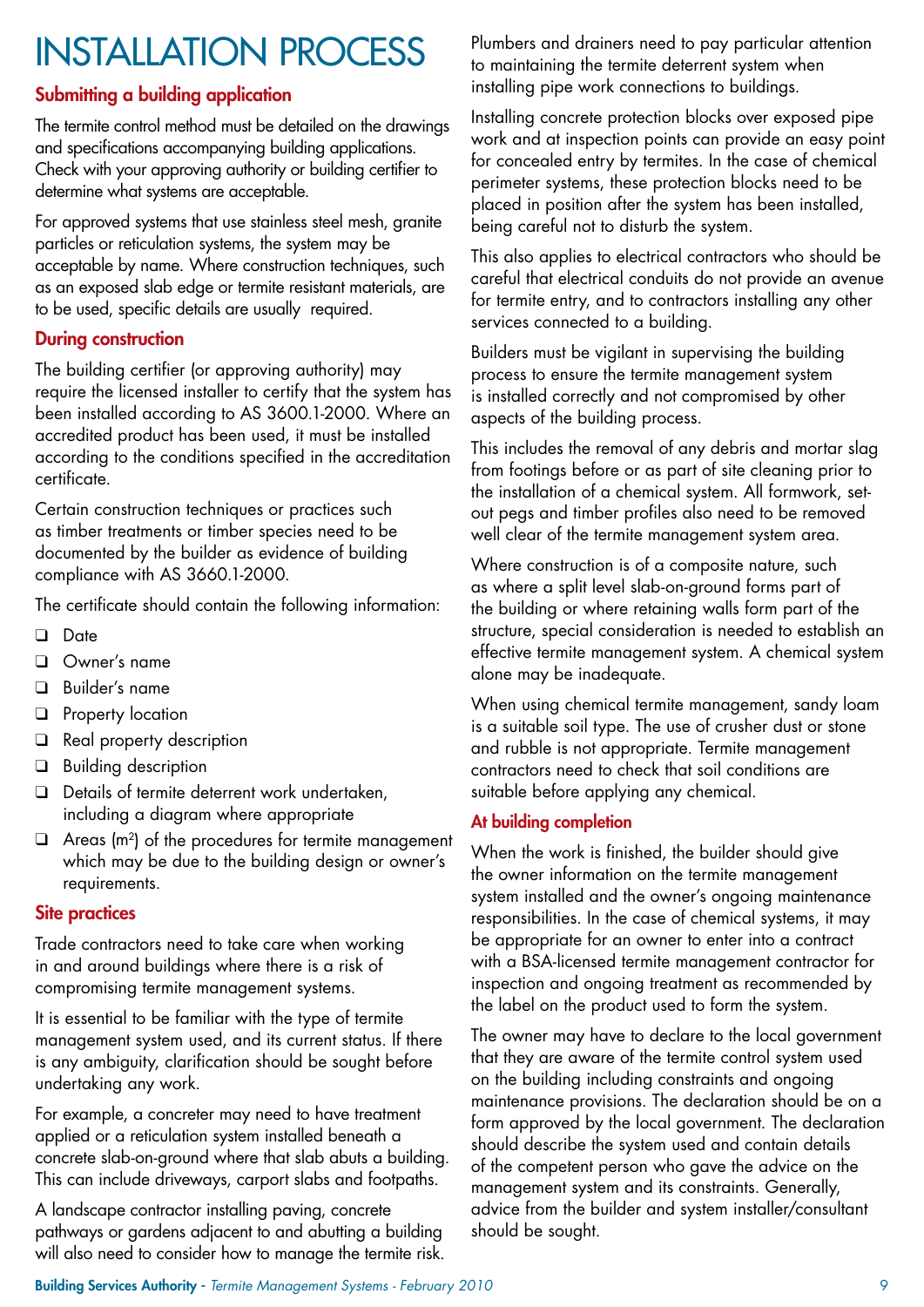

### *Termite Control Notice*

#### **Notices**

The BCA requires a termite control notice to be permanently fixed to the building in a prominent location (such as the meter box). In Queensland, two durable notices are required, both indicating:

- ❑ the method of protection
- ❑ the date the termite management system was installed
- ❑ where a chemical system is to be used, its life expectancy as listed on the APVMA label
- ❑ the installer's or manufacturer's recommendations for the scope and frequency of future inspections for termite activity.

Future building owners should be made aware of the termite management system used on the building. The onus is on the buyer to make themselves familiar with the on-going maintenance requirements of the system.

#### Termite management after moving in

It is important for the owner to understand that properly installed and maintained termite management systems impede and discourage concealed termite entry into buildings. They do not always prevent unconcealed entry and therefore do not prevent termite attack.

Owners should find out what type of termite management system has been installed in their home. For example, they should know what type of chemical and/or physical system has been installed (e.g. concrete slabs, exposed slab edge, metal shielding, stainless steel mesh or graded stone), if termite resistant materials have been used, or what combination of chemical and/or physical and/or termite resistant materials are in use.

Termite management is required below and around the perimeter of the building. Generally, physical systems will be designed to last for the lifetime of the building with proper maintenance. Chemical systems have a limited life and therefore require ongoing treatment.

### PRE-PURCHASE **INSPECTIONS**

Satisfactory completion of a pre-purchase *Building Inspection* is usually a pre-requisite to the purchase of a home. A pre-purchase *Building Inspection* should be carried out by a contractor appropriately licensed by BSA and should assess the general condition of the property and discover any major defects in accordance with Australian Standard 4349 Part 1.

In addition to the Building Inspection, a pre-purchase *Timber Pest Inspection* is recommended. The *Timber Pest Inspection* should also be carried out by a contractor appropriately licensed by BSA. Part 3 of AS4349 provides minimum requirements for a non-invasive Timber Pest Inspection and report on timber pest activity within the house and for the surrounding property within 30 metres of the building.

According to the Standard, the non-invasive pre-purchase Timber Pest Inspection is a visual inspection that includes non-marking sounding of elements and assessment of the moisture content of materials. The definition of timber pests excludes dry wood termites and mould, but includes subterranean and damp wood termites, borers of seasoned timber and wood decay fungi.

The *Timber Pest Inspection Report* should comment on evidence of present or past timber pest activity and associated damage, and any indications of previous timber pest treatments. It should also provide an assessment of the susceptibility of the building to attack by timber pests, indicate any conditions that could increase the potential for timber pest activity, and where necessary, make recommendations for further investigation or action.

Any Timber Pest Inspection will be limited by the inspector's competencies and affected by any impediments to the inspectors work at the time of the inspection. Impediments may include deliberate concealment of pest activity, areas or items that cannot be inspected for any reason, prevailing weather conditions, or the quality and accuracy of information provided by the homeowner or their representative.



10 Building Services Authority - *Termite Management Systems - February 2010*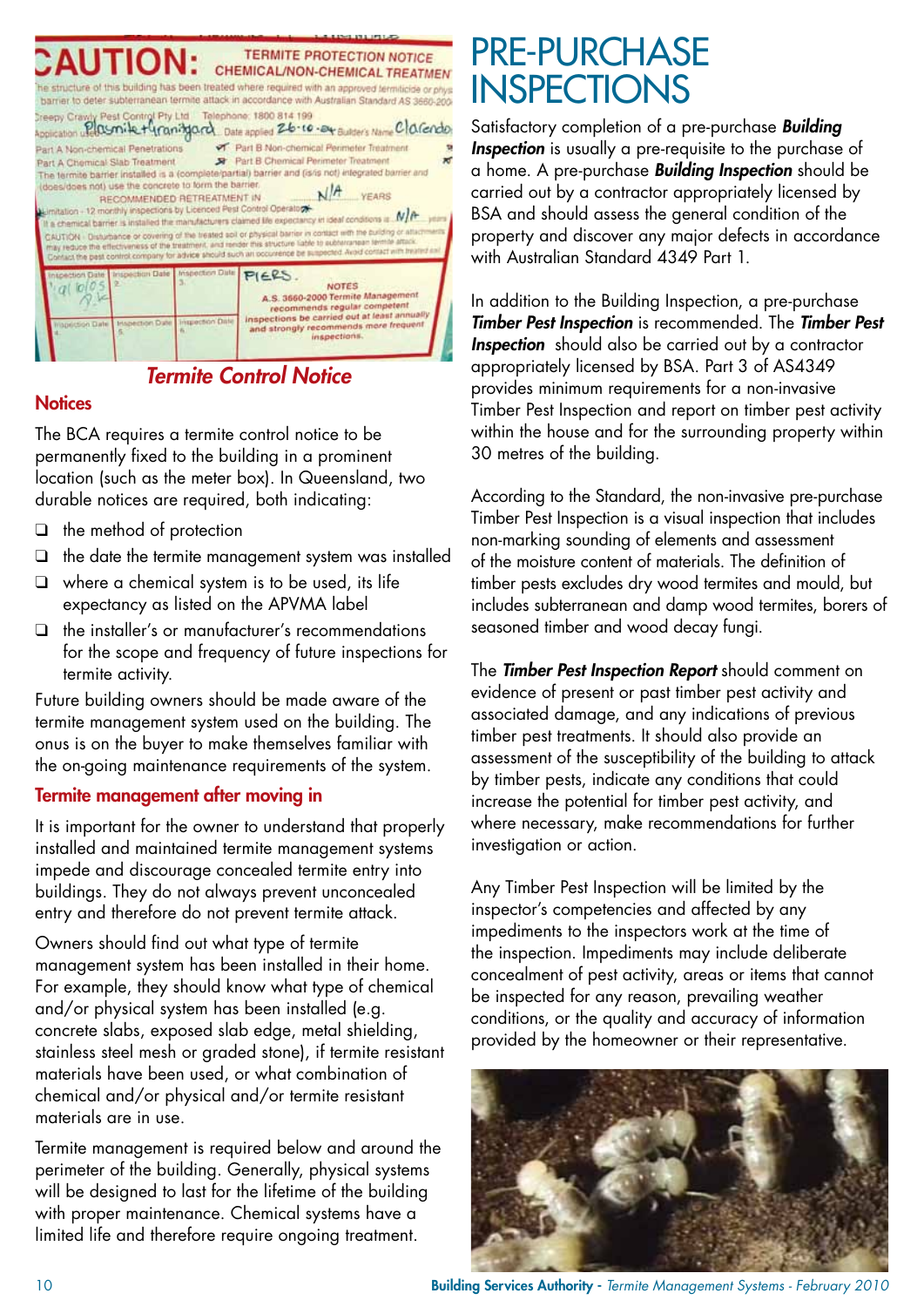### REDUCE THE RISKS

*To deter concealed termite entry to the dwelling, regular maintenance is essential. The following list is a guide to what owners should and should not do to protect their home from termites.*

- ❑ Have the building inspected at least annually by a suitably qualified termite management contractor, licensed in Queensland by BSA. A free licence history check can be performed at www.bsa.qld. gov.au. More frequent inspections may be required in high risk areas (such as areas near trees or bush).
- ❑ Owners should perform their own ongoing inspections between professional inspections.
- ❑ Owners should be careful not to compromise their termite management system. Termite infestations can occur when a perimeter system has been made ineffective The most frequent cause of termite infestation is where a perimeter system has been bridged or breached, thus rendering it ineffective.
- ❑ Special care should be taken to protect the 'weep holes' (vertical joints between bricks close to ground level that are left open to allow any moisture to escape outside the house). 75mm minimum clearance is recommended from the bottom of any weep hole to the top of the garden bed, concrete or unit paving.
- ❑ Freestanding structures should be built with a minimum 25mm inspection zone between the structure and the house.

#### *Some common practices that may increase the risk of termite problems include:*

❑ Placing turf, paving, concrete paths, bark and garden beds up against the house wall (you may need to reestablish the termite system).

#### *NOTE: Concrete paths or driveways placed against a building may require a chemical reticulation system to be installed in the ground before concreting.*

- ❑ Leaving loose timber stacked up or leaning against the house.
- ❑ Installing new services involving underground connections to the house (such as pay TV)
- ❑ Installing new water tanks against the dwelling spanning over the width of the termite management.
- ❑ Constructing a pergola (75mm minimum clearance is recommended between the finished ground or pavement level and the bottom of the timber posts)
- ❑ Attaching fences, carports, or garages to the home. You should ensure the soil surrounding members in contact with the ground is treated.

*More information on termite system maintenance can be found in Australian Standard 3660 - Control of Buildings From Subterranean Termites - Part 1: New Buildings.*

The Australian Standards mentioned in this publication can be purchased from SAI Global. For full information visit their website www.saiglobal.com.au.

| <b>SAIGLOBAL</b><br>-<br>. .                                                                                                                                                                                                                                                                                                                                                                               |                                                                                                                                                                                                                                                                                                                                                                                                                                                  | Data Light Service Control of the America                                                                                                                                                       |  |
|------------------------------------------------------------------------------------------------------------------------------------------------------------------------------------------------------------------------------------------------------------------------------------------------------------------------------------------------------------------------------------------------------------|--------------------------------------------------------------------------------------------------------------------------------------------------------------------------------------------------------------------------------------------------------------------------------------------------------------------------------------------------------------------------------------------------------------------------------------------------|-------------------------------------------------------------------------------------------------------------------------------------------------------------------------------------------------|--|
| <b>Stems, Desustive, Despit</b><br>Anni: No. 2402<br>Mike children and provide a mediatories and control and called                                                                                                                                                                                                                                                                                        | estrators profiles presented a financial<br><b>SETE Training Superinter Book door</b>                                                                                                                                                                                                                                                                                                                                                            | <b>MONEY</b><br>Dir is soon to 1976; permains of Express Links                                                                                                                                  |  |
| interments selvices and assumes be managing rest.<br>administration and strategies and strategies<br><b><i><u>Programment</u></i></b>                                                                                                                                                                                                                                                                      | hairman for Danmonto, Marinaholand Guarantee<br>arc Pricess themselved NER-also are<br><b>MEN GANADI AVAILABLE AND</b>                                                                                                                                                                                                                                                                                                                           | <b>BR (mainle Pluke) Defiltratin modifier - all some Extributi</b><br>60 State enough Spreakly shortings within their parkins.<br><b>ARTISTS</b>                                                |  |
| the provide sapergeest pieces termined to Sterntorm.<br>Newtowns, Legislation and Pinserty publications and<br>posts saids and replate and arisha's present of quality.<br>(Room are finallize good governmen and averages of<br>bergelasca, ablos and policy bacas and piccop exercity<br>and importance of the environment relationship<br>Page-Goldswick-Auditected, 1970 S. C. T. T. C. Concelled Ave. | player a stream time how that selected<br>Lee & Street Autoback (Myr 2218)<br><b>East Ave</b><br>Tombul of Talk Globald Loan & Eleiton Adults and<br>allo prebisero dal pre-solutano il manoso<br>Latinstic allifications and an independent and all 2010s<br>restaurance du februite, pointes président<br>Top 10 Standards Roger on AA/Goldal<br>Stay Harry Art Art 10 (Awar) provider spinite from<br>lar Stanlands & Trainmakirkhooses Schul | Denomination & Effects Content for \$2.0 from \$25 december 24. If<br><b>Enterio Alemando</b><br>come senio<br>FRA 645-544, CA 651-44-531, CA 65-54-54-54<br>THE R. P. LEWIS CO., LANSING MICH. |  |

The following organisations may also be able to provide information on the legislative requirements applicable to termite management. You may also contact your local council or private building certifier.

#### Building Services Authority

Telephone: 1300 272 272 Website: www.bsa.qld.gov.au

#### Building Codes Queensland

Telephone: 3239 6369 Website: www.dip.qld.gov.au

#### Australian Environmental Pest Managers Association (AEPMA)

Telephone: 1800 25 27 72 Website: www.aepma.com.au

#### Timber Queensland

Telephone: 3254 1989 Website: www.timberqueensland.com.au

#### Queensland Master Builders Association

Telephone: 3225 6444 Website: www.masterbuilders.asn.au

Housing Industry Association Telephone: 3846 1298 Website: www.hia.com.au

#### Department of Employment, Economic Development and Innovation

Telephone: 132 523 Website: www.dpi.qld.gov.au

#### Queensland Health

Telephone: 3234 0111 Website: www.health.qld.gov.au

### Building Designers Association of Queensland

Telephone: 3889 9119 Website: www.bdaq.com.au

### Insurance Council of Australia

Telephone: 1300 728 228 Website: www.insurancecouncil.com.au